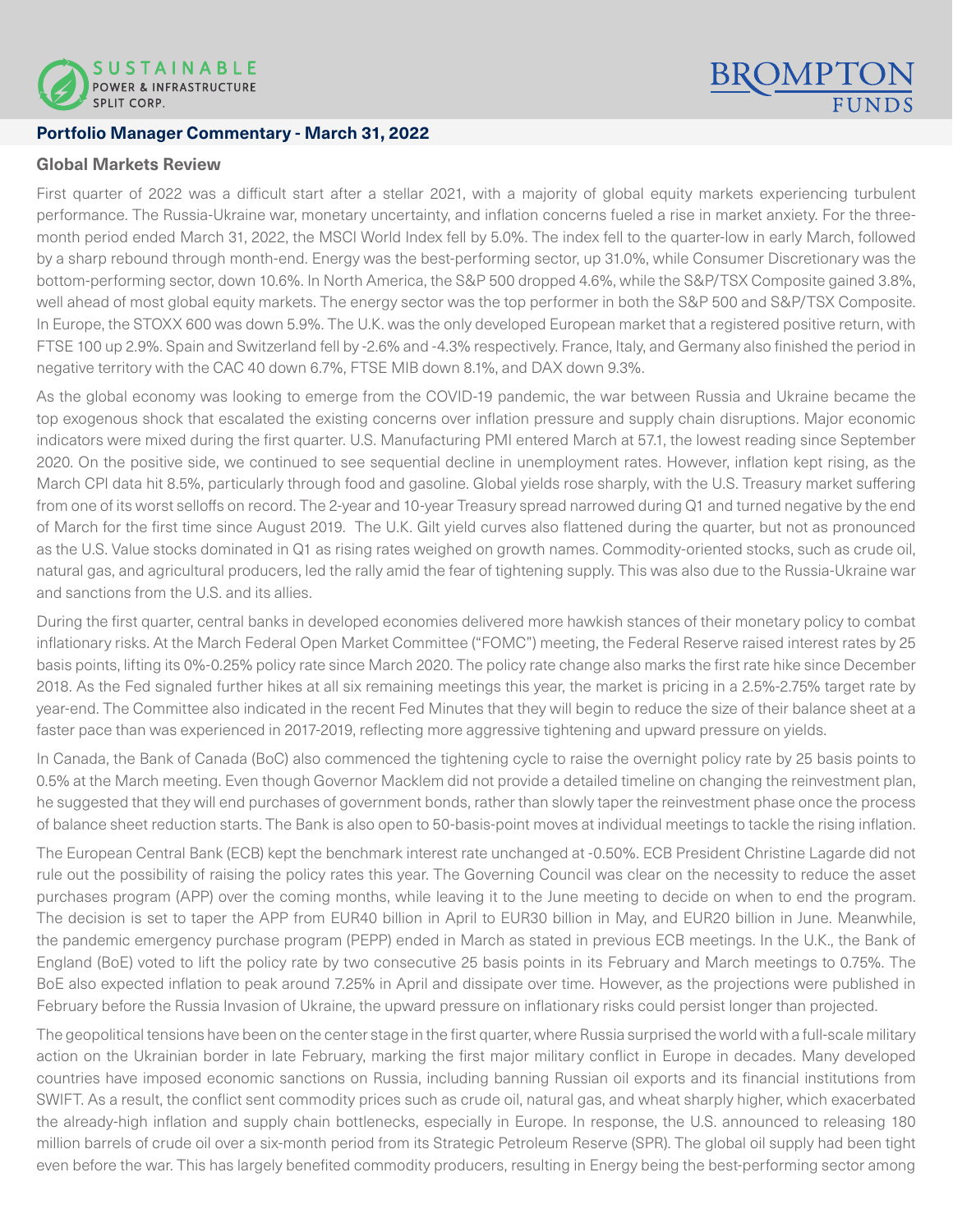most global equity indices. As market sentiment rose in response to the war, concerns over a global economic slowdown have been intensifying.

Looking forward to the rest of 2022, the global economy and broad equity markets will continue to be driven by high inflation readings, normalized monetary policies, and the unknown war duration. In addition, the impact of COVID-19 cannot be ignored yet, as many countries have seen rising cases after loosening pandemic measures. China in particular has extended strict lockdowns on major cities to contain the outbreak. In this vein, it would be inevitable to see market turbulence persist in the near-term, which raises the importance of active portfolio strategies. The barbell approach (owning both cyclicals and defensive) remains our preferred strategy, while favoring dividend-paying quality companies, which generally demonstrate solid balance sheets, stable earnings growth, and reasonable valuations. In our stock selection process, we also carefully examine the candidate's Russian exposure and pricing power to deal with the uncertainties arising from geopolitical conflict and rising inflation.

# **Portfolio Review:**

Since the Fund's inception on May 21, 2021, Sustainable Power & Infrastructure Split Corp.'s ("the Fund") Net Asset Value plus distribution increased from \$19.22 to \$20.31.

The Fund was positively impacted by stock selection in Energy and Communication Services. Williams, ONEOK and Enbridge were the top contributors to the Fund's gains, generating returns in excess of 20% during the holding period. Energy was the top performing sector in North America and Europe. The Energy sector benefited from geopolitical uncertainty brought on by the Russian-Ukraine war. Sanctions placed on Russia further restricted oil's flow and enhanced oil prices. We see no quick resolution on the horizon, and we remain optimistic on Energy fundamentals. Canadian telecommunication stocks in the portfolio including TELUS and Bell have outperformed their European and U.S. peers due to pricing discipline and healthy competitive dynamics in Canada. Canadian telcos offer attractive risk-rewards given their rapidly improving revenue generation profile and attractive dividend yields.

Gains were more than offset by lagging performance from Industrials. High quality industrials automation players and global transportation giants including Schneider Electric, Siemens, ABB and Union Pacific have seen rotation out of their respective subsectors into defensives. We believe their balance sheets remain healthy. The emphasis placed on infrastructure spending and energy efficiency by regulators should bode well for the Fund's Industrials holdings. Auto players saw weak returns due to production disruptions caused by supply chain issues. We believe supply chain challenges will take multiple quarters to resolve. We continue to monitor the sector closely for changes in our thesis.

During the quarter, we have pivoted the Fund more defensively by increasing the Fund's allocation to Communication Services and Utilities and trimming exposure to Industrials. Energy allocations were also increased. Unprecedented support for energy independence and greenhouse gas reduction should translate into capital expenditure and revenue growth opportunities for many of our Industrials, Energy and Utilities holdings in the long run. The portfolio currently consists of both defensive and cyclical names, with a bias towards defensives. We believe the Fund is appropriately positioned to benefit from sentiment rotations in the market.

Laura Lau, SVP & CIO Michael D. Clare, VP & PM